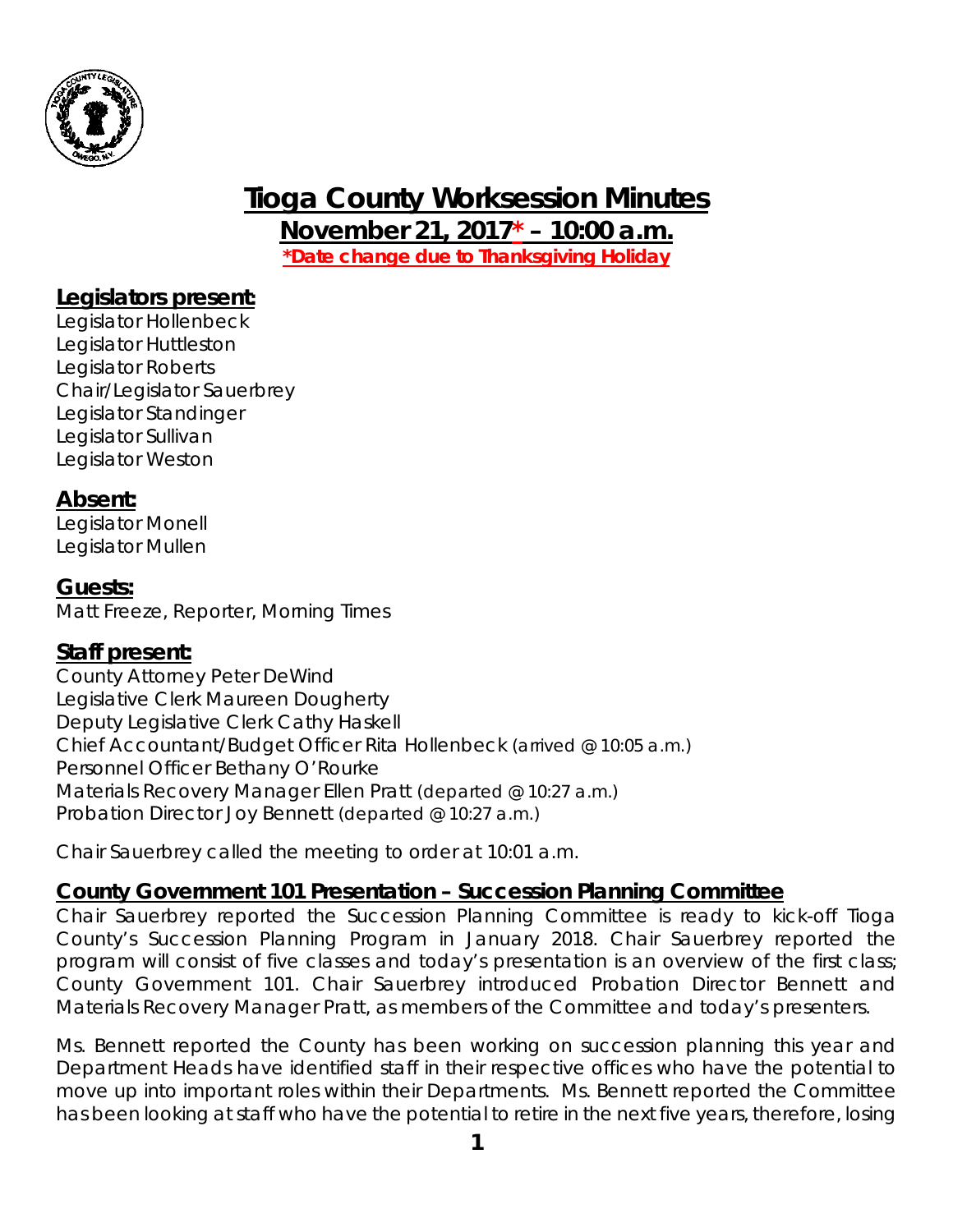significant knowledge, skills, and abilities. Ms. Bennett reported the purpose of this training program is to encourage and train our own workforce so they are ready to step into management positions. Ms. Bennett reported the County struggles at times with meeting the pay offers from adjoining counties, therefore, this may encourage people to stay with Tioga County and possibly provide movement within the County while acquiring the necessary skills. Ms. Bennett reported there is article written by Planning Director Jardine in the Fall edition of NYSAC News regarding Tioga County's Succession Planning Program.

Ms. Bennett reported County Government 101 is the first of five sessions that will be offered starting in January 2018. Ms. Bennett reported the Committee has requested Department Heads to identify staff to attend these sessions.

Ms. Bennett provided the following overview of the first session; County Government 101:

- $\rightarrow$  Different branches of government; Legislative, Executive and Judicial and how they interact and impact County government.
- $\rightarrow$  Formation of NYS Counties
- $\rightarrow$  Changing and adoption of NYS Constitution
- $\rightarrow$  Municipal Home Rule Law
- $\rightarrow$  Process on how local laws are adopted and amended, as well as how they determine County operations
- $\rightarrow$  County Law
- $\rightarrow$  62 Counties in NYS and specifically how Tioga County was originally created and broken down to 9 towns and 6 villages
- $\rightarrow$  Discussion on how the Tioga County Courthouse was designed and its original function
- $\rightarrow$  Village of Owego and how the Susquehanna River impacts the County both positively and negatively
- $\rightarrow$  General Tioga County data overview and specifically how each County manages and governs itself (i.e., Legislative body, County Executives, Managers, or Administrators).

In addition, Ms. Pratt highlighted the following topics for discussion:

- $\rightarrow$  Tioga County Legislature has three Legislative meetings per month; one regular meeting and two worksessions with special sessions called as needed
- $\rightarrow$  Review of the Standing Committees of the Legislature
- $\rightarrow$  Overview of Open Meeting Law and Freedom of Information Law
- $\rightarrow$  Overview of Tioga County Government organizational chart identifying how this chart has been linked to the County website which has a host of additional valuable information.
- $\rightarrow$  Overview of Legislative Districts
- $\rightarrow$  Overview of Elected and Appointed Department Heads
- $\rightarrow$  Review of 130 Ways Tioga County Works for You. Each participant will receive a copy.
- $\rightarrow$  Overview of Mandated Services. Mandated programs account for 90% of the County's budget.
- $\rightarrow$  Discussion on resolutions and the process from writing a resolution to becoming an adopted certified resolution.
- $\rightarrow$  Bid and Contract Management
- $\rightarrow$  Legislature Operational Procedures participants will need to attend a Legislative Committee meeting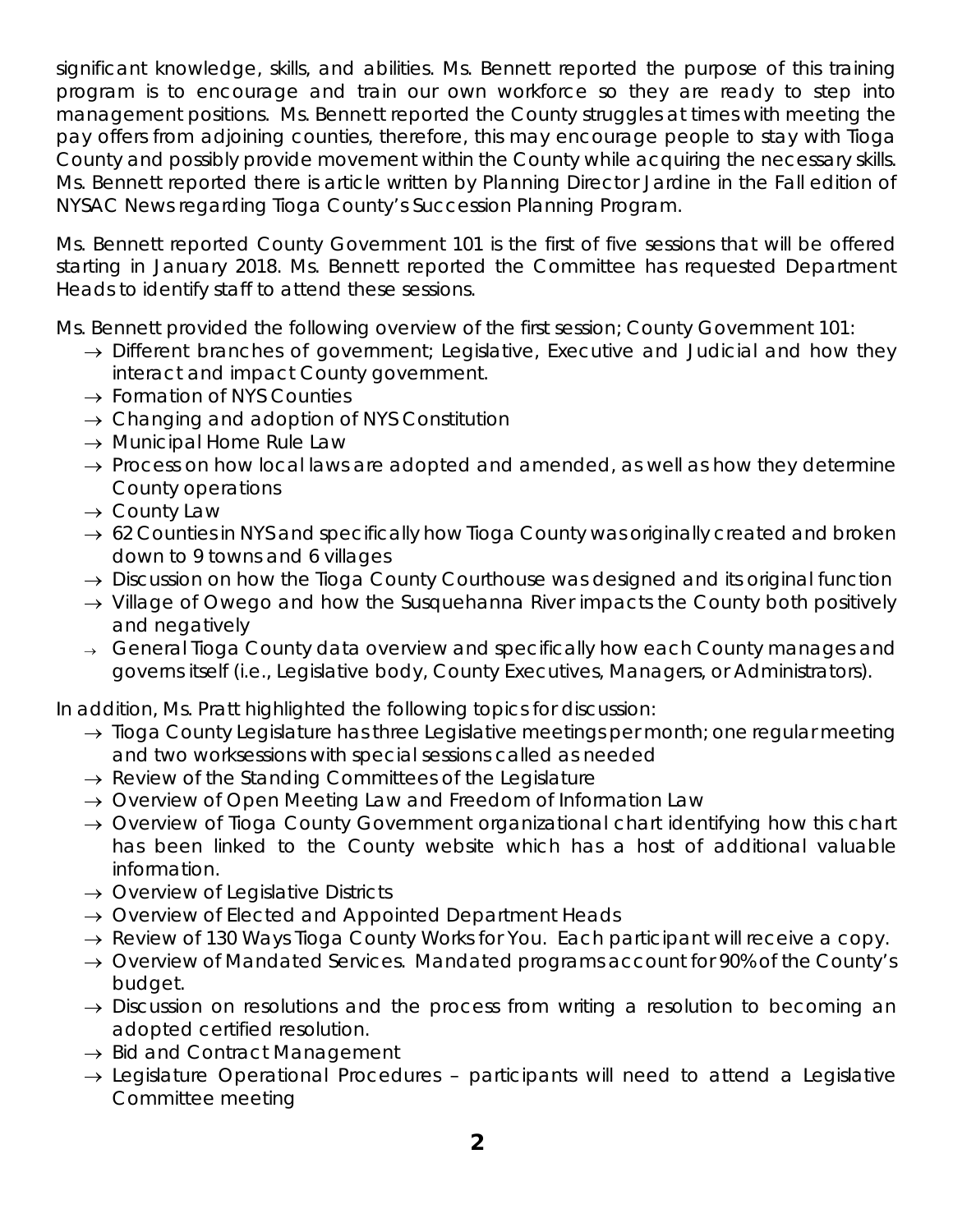Ms. Pratt reported the first session is scheduled for 3 hours.

Legislator Sullivan inquired as to who would be attending this program in January and what was the selection criteria. Ms. Pratt reported the attendees are nominated by their Department Heads based on who they believe would be good candidates. Chair Sauerbrey reported, to date, there are five attendees nominated, however, the larger departments have not submitted their nominations as of yet, but will by the December 1<sup>st</sup> deadline. Legislator Roberts inquired as to how a Department Head chooses a candidate when there may be more than one person who has the same amount of experience. Ms. Pratt reported there is a program available to assist Department Heads in determining who would be good candidates and this is partly based on their evaluations, as well as their abilities. Ms. Bennett reported use of the assessment tool will assist in eliminating the need for arbitrary or personality decisions. Ms. Bennett reported this could also be a matter of appropriate timing where the upcoming year may not be the ideal time for a particular employee to attend the program. Legislator Roberts raised the concern that this could cause issues and look like we are stacking the deck for one individual over another and could ultimately lead to disappointment. County Attorney DeWind understands the concern, but stated this program is being treated more as a training opportunity. Mr. DeWind reported it is important to make the disclaimer that attendance of this program is not a promise or guarantee for a future promotion. Legislator Roberts reported the program is a great idea and is in support of the concept, but believes this could be misconstrued. Ms. Bennett reported the Committee does not see this as a one-time program and hopes this is a successful program for continuation on an annual basis. Legislator Weston inquired as to whether there is any data on the number of people so far that have been promoted from within the County, as opposed to bringing in new hires from outside of the County. Legislator Weston reported the trend over the past years has been hiring from outside the County to fill vacancies. Ms. Bennett reported she does not have the data requested, however, this is an effort to at least expose our County employees to pre-management tools in hopes of promotion within the County. Legislator Weston inquired as to whether the Committee has taken into consideration the combining of jobs as part of the succession planning. Ms. Bennett reported it has not been one of the goals of the Committee to combine jobs. Legislator Sullivan inquired as to who would address the issue if an employee was very interested in attending the training, but not nominated. Ms. Bennett reported this would be addressed with their respective Department Head. Legislator Sullivan inquired as to what five classes are included in this program. Ms. Bennett reported classes include:

- $\rightarrow$  Budget and Fiscal Skills (general budget and Munis education)
- $\rightarrow$  Real Colors (this is an assessment tool to determine personality style and how people interact with others, as well as understanding other people's personality styles and finding better ways to work with them)
- $\rightarrow$  Employee Management Skills (evaluations, accountability, goal setting)
- $\rightarrow$  Conflict Management
- $\rightarrow$  Team Building

Chair Sauerbrey thanked Ms. Bennett and Ms. Pratt for their work on this presentation.

Legislator Weston inquired as to the candidate selection process for filling vacancies. Ms. O'Rourke reported the selection process for filling a vacancy will remain unchanged and is a separate issue from this program. Ms. O'Rourke reported this program is strictly a training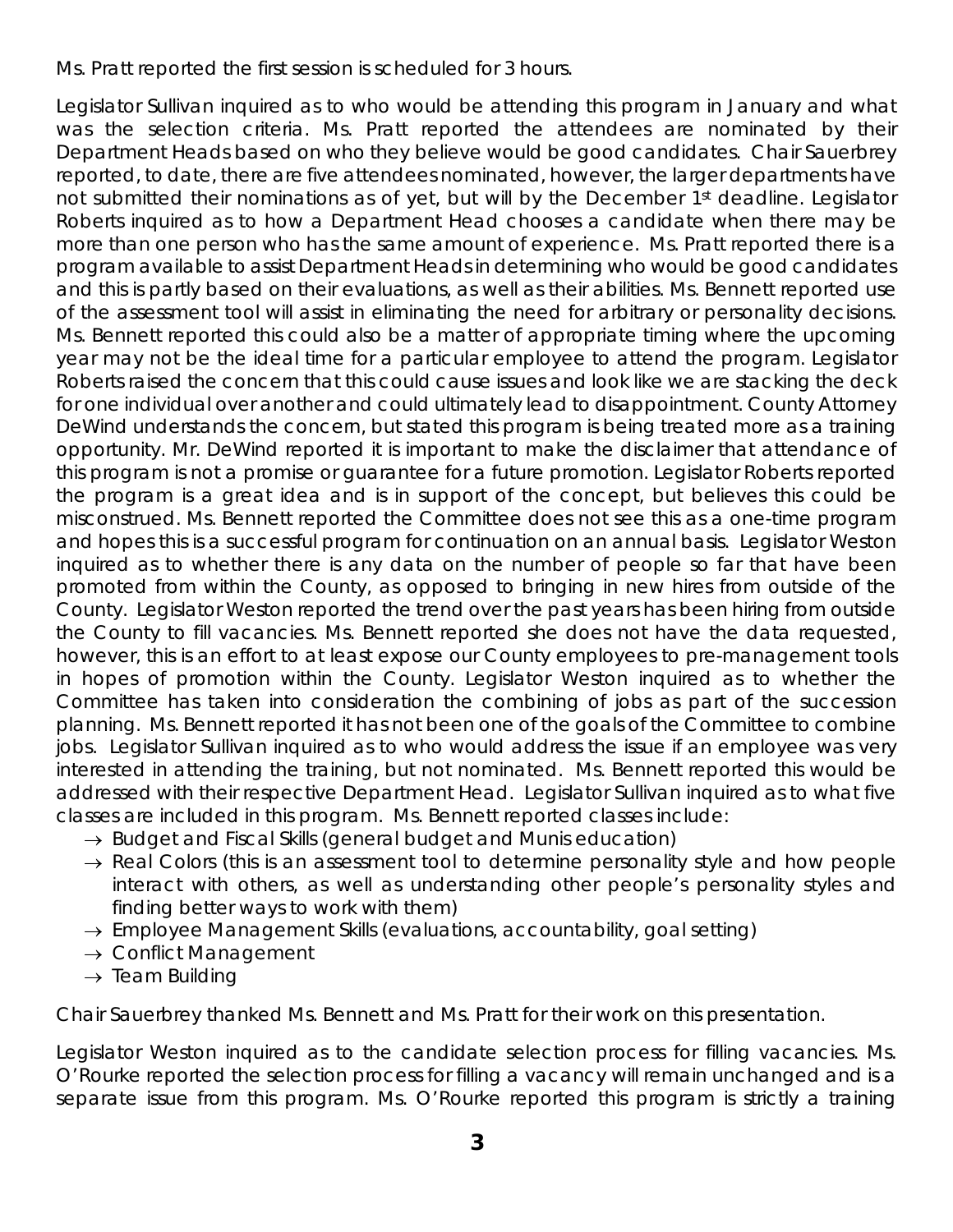opportunity for employees to be better prepared in the event a vacancy occurs. Ms. O'Rourke reported the process the Legislature is accustomed to for filling a Department Head vacancy is not changing. In the past, the Legislature formed a sub-committee to interview candidates and then made their candidate recommendation to the full Legislature for consideration. Ms. O'Rourke reported attending this program does not guarantee any employee a promotion. This is simply providing additional education and tools that they could use in the event they are selected for a promotion at some point in the future. Ms. Bennett reported this also gives a sense that the County is invested in our workforce and wants employees to stay and move up. Legislator Sullivan inquired as to whether this program is specifically for the succession of Department Heads. Ms. Bennett reported this program is designed to be much broader. Ms. O'Rourke reported all Department Heads were asked to identify key positions in their Departments and this included a broad range from secretarial staff to management staff. In addition, Department Heads were tasked with talking to their employees to obtain a general sense of their future plans in regards to how long they anticipate continuing to work for the County. Based on this information, the Department Heads would be better equipped to identify potential internal candidates to fill potential vacancies. Chair Sauerbrey reported this was clearly explained to the Department Heads at numerous Leader's Meetings over the last year and will continue to be a topic of discussion. Ms. O'Rourke reported the next Leader's Meeting is scheduled for next week and the topic of an employee's request versus a Department Head nomination could be addressed and determined whether this should be factored into the process. Legislator Sullivan reported it would be worthwhile for the Committee to consider the above-referenced scenario of employee request vs. Department Head nomination and the steps that should or should not be taken.

#### **Approval of Worksession Minutes – November 9, 2017**

Legislator Weston moved to approve the November 9, 2017 Legislative Worksession minutes as written, seconded by Legislator Hollenbeck with Legislators Hollenbeck, Huttleston, Roberts, Sauerbrey, Standinger, Sullivan, and Weston voting yes with Legislators Monell and Mullen being absent. Motion carried.

#### **Action Items:**

#### **ACTION ITEMS FROM JULY 6, 2017:**

#### **ACTION ITEM #1 – 7/6/17 – Paying Costs for Demolished Properties –**

The Chair of the Legislature will set up a committee in January 2018 to start investigating options to determine how to proceed with the villages in regards to special assessments and property demolitions. Legislators Weston, Hollenbeck, and Mullen expressed interest in serving on this committee. **This action item will be carried forward from the November 21, 2017 Legislative Worksession.**

#### **Other –**

• *Budget Discussion* **–** Budget Officer Hollenbeck reported a dollar amount was determined for an outside agency based on typical past allocations plus the additional amount of \$120,000 approved by the Legislature for the 2018 budget. Ms. Hollenbeck reported this outside agency indicated in a meeting yesterday that they have an additional employee interested in obtaining the family health insurance, therefore, this would increase the additional allocation by \$13,000 for a total additional allocation of \$133,000 for the 2018 budget. Ms. Hollenbeck reported now that the tentative budget has been published the